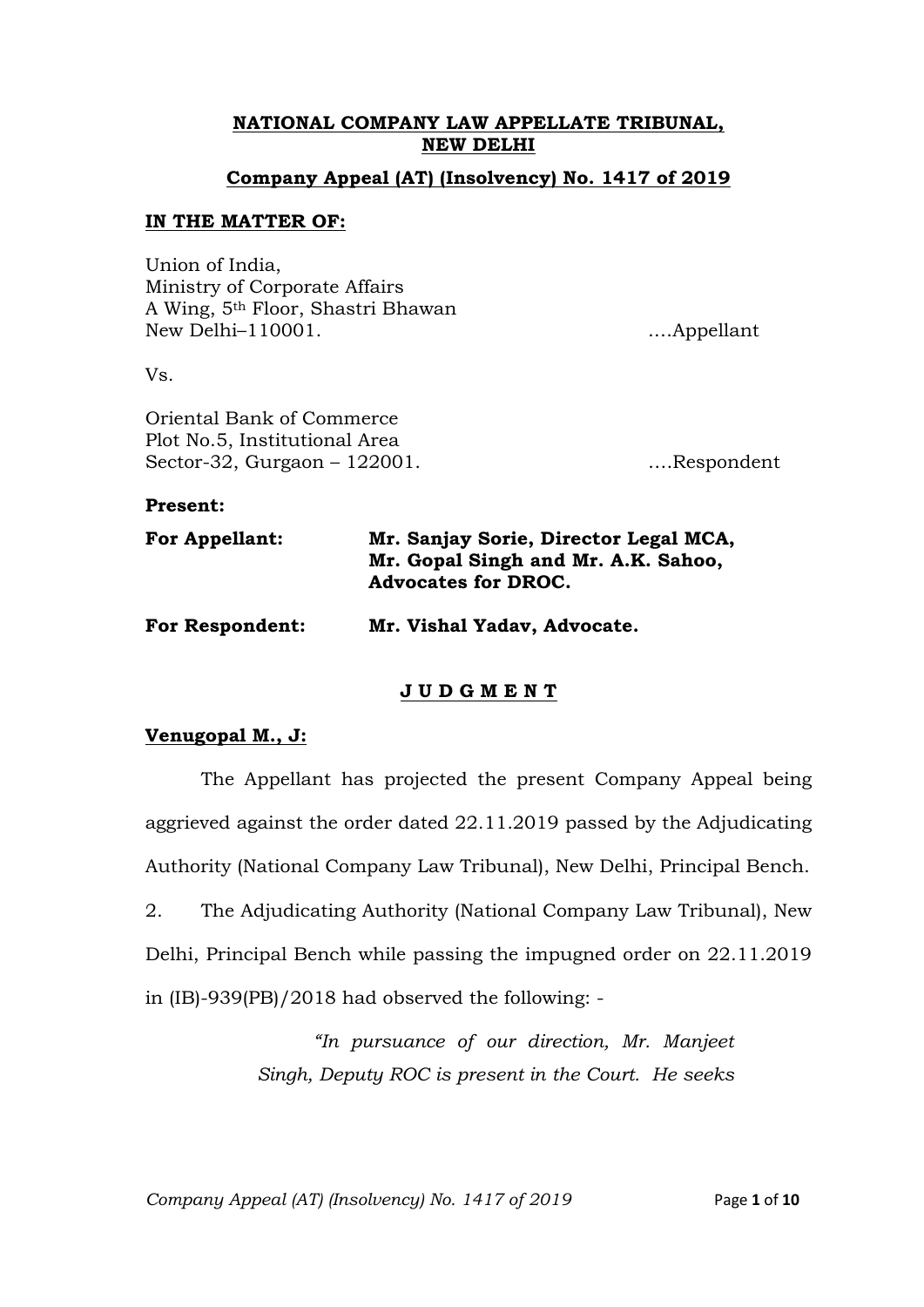*and is granted one week time to file affidavit on the following issues:-*

- *a) The direction issued in numerous orders of admission of petition under Section 7, 9 & 10 of the Insolvency and Bankruptcy Code have not been complied with wherein we have asked the ROC to update the master data of the Corporate Debtor so as to inform the public at large about the status of the company which has come under Corporate Insolvency Resolution Process.*
- *b) By virtue of imposition of moratorium under Section 14, the board of directors is suspended and why the uploading by RP who represent the Board of Directors/ management of the company is not permitted. In the alternative the mechanism for uploading the data like annual accounts etc. on the website of the ROC, may be clarified.*

*2. The needful shall be done within a week with a copy in advance to the counsel for the applicant.*

*3. The parawise reply to the present company application may also be filed.*

*4. We further direct that in all cases of Insolvency & Bankruptcy Code and Company Petition, the Union of India, Ministry of Corporate Affairs through the Secretary be impleaded as a party respondent so that authentic record is made available by the officers of the Ministry of Corporate Affairs for proper*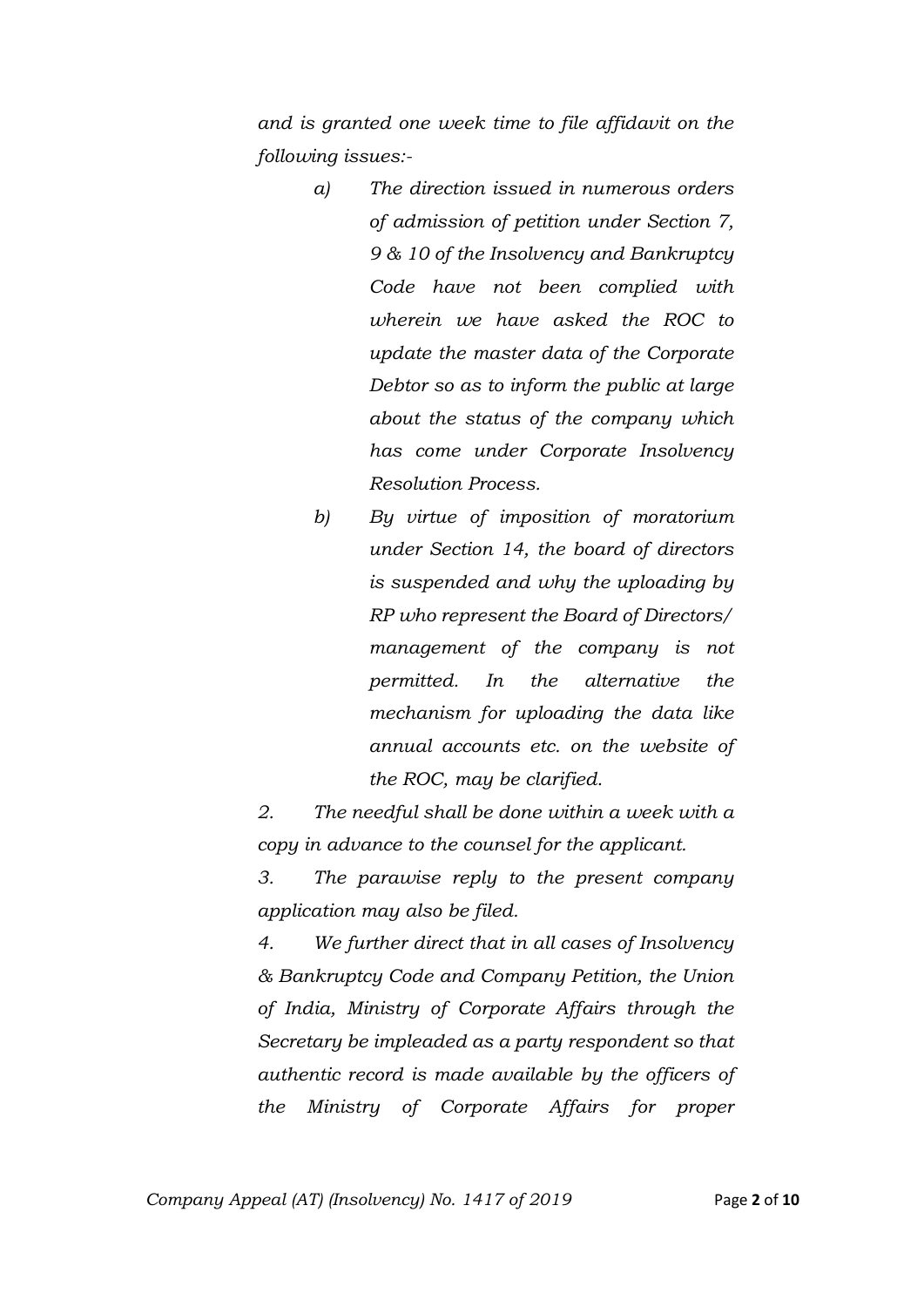*appreciation of the matters. This shall be applicable throughout the country to all the benches of National Company Law Tribunal. The Registrar shall send a copy of this order to all NCLT benches so that respective Deputy Registrar may ensure that proper parties are impleaded."* and directed the matter to be listed for further consideration on 11.12.2019.

3. It is the contention of the Appellant that the impugned order bristles with numerous infirmities and that the Adjudicating Authority does not possess the powers to pass an order, which was in the 'nature of rule' under the guise of an 'order'.

4. According to the Appellant, the 'rule making power' is the exclusive domain of the Central Government (being a subordinate legislation) and the same is required to be placed after notification before the August House of the Parliament.

5. It is represented on behalf of the Appellant that the Adjudicating Authority before passing the impugned order ought to have issued notice to the Union of India, since the subject matter in issue concerns about the imposition of a new rule, which the said Authority has no power to make especially its direction to implead.

6. It is the stand of the Appellant that the Hon'ble Supreme Court of India in the decision of *"Antonio S.C. Preria v. Ricardina Noronha (D) By Lrs. – (2006) 7 SCC 740"* had answered the issue, whether a 'third person' to the dispute should be heard and held that the third person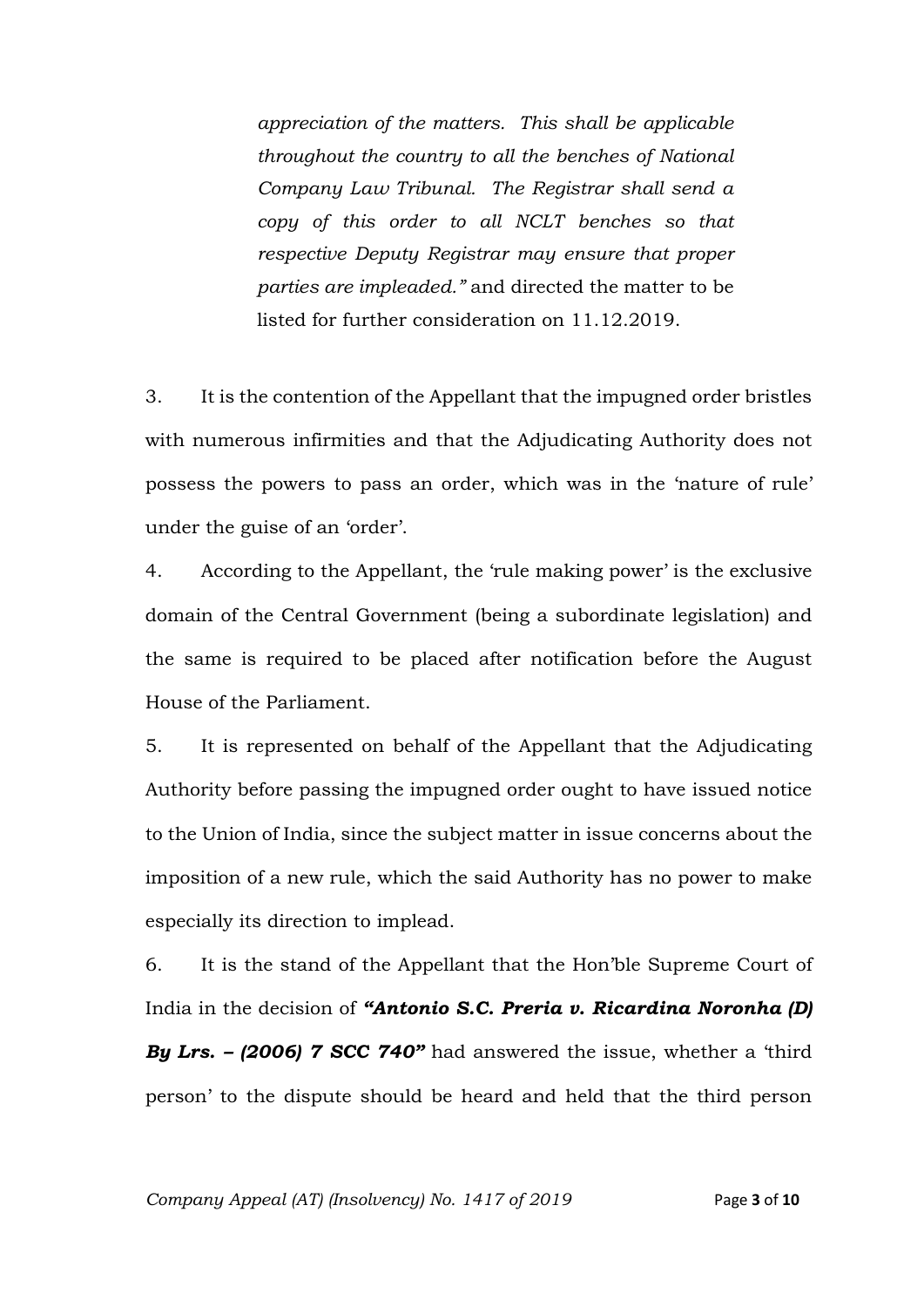must be heard in the same dispute if he or she has suffered or is likely to suffer any substantial injury by the decision of the Hon'ble Court.

7. In this connection, on behalf of the Appellant it is brought to the notice of this Tribunal that the Appellant had issued diligently, the 'Office Memorandum' to all the concerned parties by directing them to furnish a list of companies under 'CIRP, Liquidation and Master Data' for the same. Moreover, the ingredients of Section 399(2) of the Companies Act, 2013 were taken into account.

8. Mr. Sanjay Sorie, Director Legal MCA points out that a separate application is to be filed before the 'Tribunal' or 'Court' for production of documents from the 'Registrar of Companies' by virtue of Section 399(2) of the Companies Act, 2013 stands unenforceable and not as per Law. Apart from this, the direction issued in the impugned order to the effect that 'Corporate Insolvency Resolution Professional' is bound to produce the record, which can be viewed or accessed by any public person for analyzing and scrutinizing from the 'Ministry of Corporate Affairs 21 Portal'.

9. It is brought to the notice of this Tribunal on behalf of the Appellant that the Central Government had implemented Companies (Registration of Offices and Fees) Rules, 2014 and Section 399(1) (a) & (b) of the Companies Act, 2013 had provided for inspection and furnishing the certified copies of the documents kept by the Registrar on payment of requisite fees. Added further, the Tribunal was not acting as an 'Adjudicating Authority' in terms of Section 60 of the Insolvency and

*Company Appeal (AT) (Insolvency) No. 1417 of 2019* Page **4** of **10**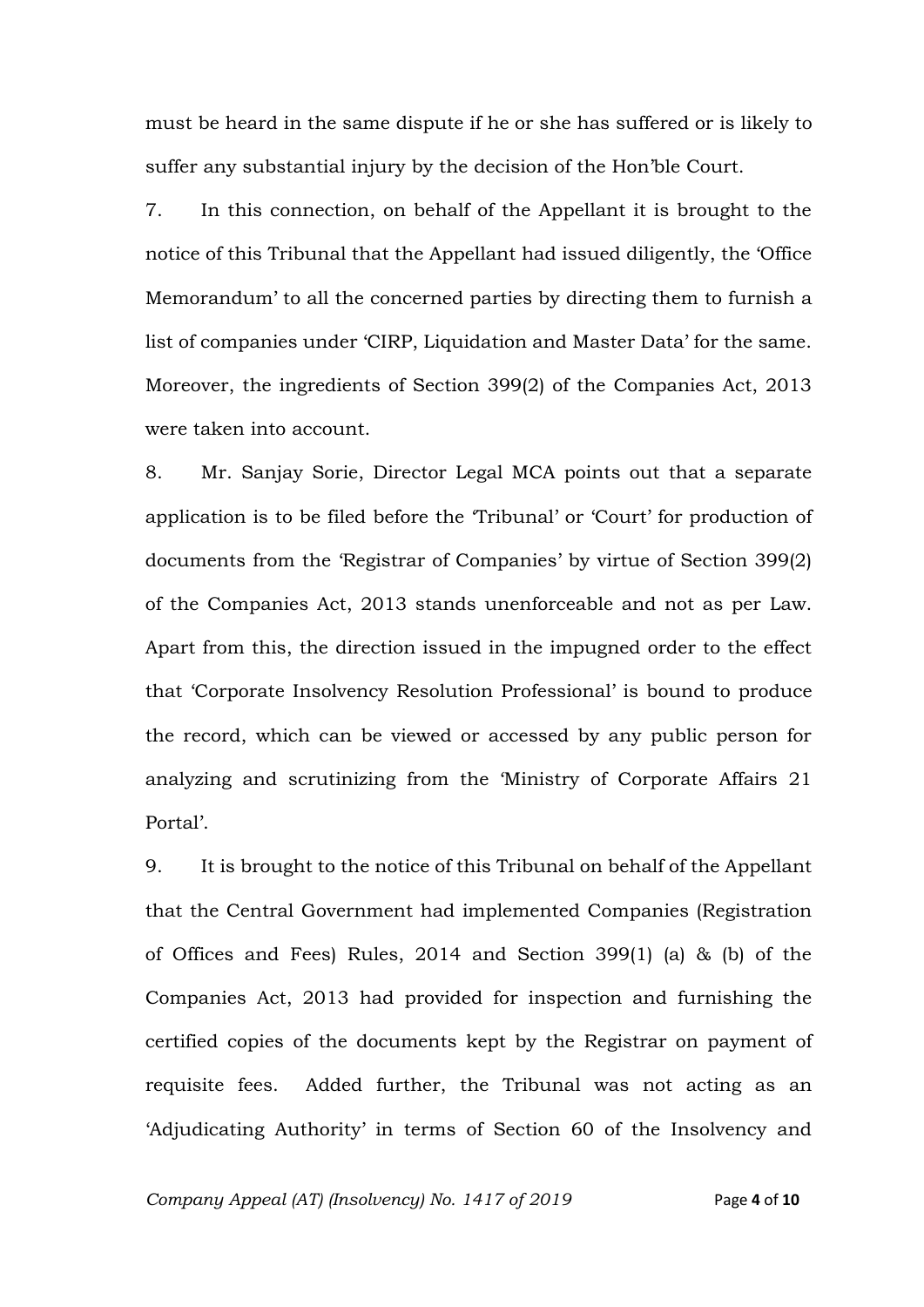Bankruptcy Code, 2016. Further, the impugned order has a devastating effect, since the Adjudicating Authority (Tribunal) lacks inherent jurisdiction to pass the same.

10. Per contra, it is the contention of the Learned Counsel for the Respondent/ Bank that in the impugned order no direction was issued to the Bank and that the impugned order was passed in an Application No.2024 of 2019 filed by the Resolution Professional relating to the difficulties faced by him in carrying out the compliance of the provisions of the Companies Act, 2013 and other relevant provisions of Law. That apart, the general direction issued in the impugned order has no bearing on the Respondent and that the present Appeal is filed against the wrong Respondent. Hence, the Appeal is liable to be dismissed, in the interest of justice.

11. It is to be pertinently pointed out that if a certain thing is to be performed in a particular manner, then the same is to be done in that way. In fact, a procedural wrangle cannot be allowed to be shaked or shackled with.

12. It is axiomatic principle in law that if a third party is concerned with a dispute, that party is to be arrayed as a necessary or proper party to the adjudication of main issue centering around the dispute. Besides this, an opportunity of hearing is to be given to a third party to explain its stand. Suffice it for this Tribunal to make a pertinent mention that the rules of 'principles of Natural Justice' are to be adhered to by the Tribunal because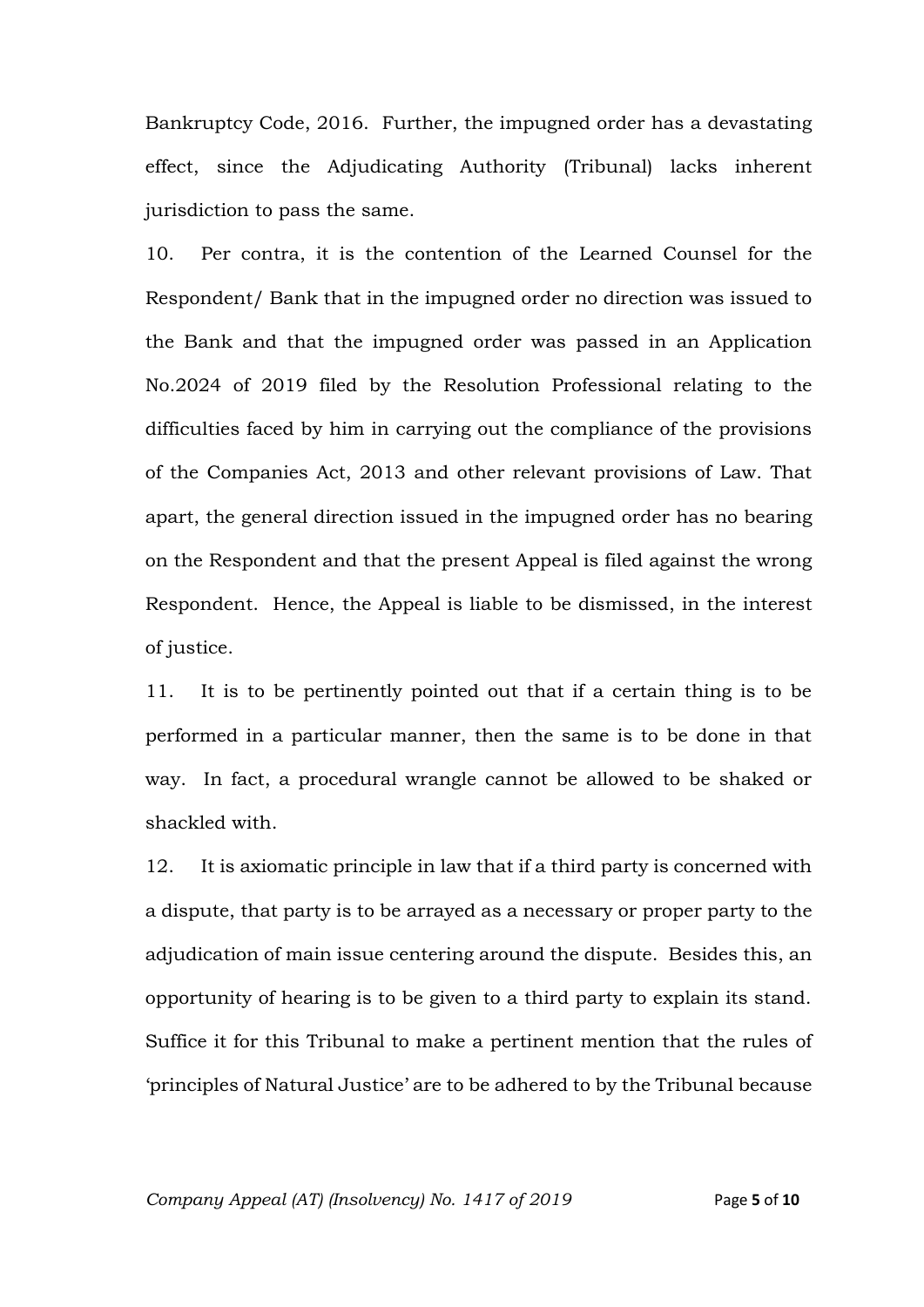of the latent and patent fact that the act of Tribunal/ Court/ Competent Authority shall cause no harm to any person.

13. Of course, the 'principles of natural justice' are not the edicts of a statute. The 'principles of natural justice' are not to be imprisoned in a straight-jacket cast-iron formula. Notwithstanding the same, observing the tenets of natural justice is of paramount importance in the considered opinion of this Tribunal.

14. A necessary party is a person who ought to have been arrayed as a party and in whose absence no effective order can be passed by a Court of Law/ Tribunal/ Appropriate Authority. A proper party is a party who although not a necessary party is a person whose presence will enable the Authority to effectively, efficaciously, comprehensively and adequately adjudicate upon all the controversies centering around a given case.

15. In fact, 'impleadment of parties' is only a matter of fact and not a matter of Law. Addition of parties/ striking out parties of course, is a matter of discretion to be exercised by a Tribunal/ Court based on sound judicial principles. The said discretion can be exercised either on the application of a Petitioner/ Respondent or suo-motu or on the application of a person who is not a party to any pending proceedings. However, the said discretion cannot be exercised in a cavalier and whimsical fashion.

16. Whether a party is a proper/ necessary party for an effective and efficacious adjudication of the controversy involved in a given case, although it is for the concerned Tribunal/ Court/ Authority to subjectively consider the same based on facts and circumstances of a case, which float

*Company Appeal (AT) (Insolvency) No. 1417 of 2019* Page **6** of **10**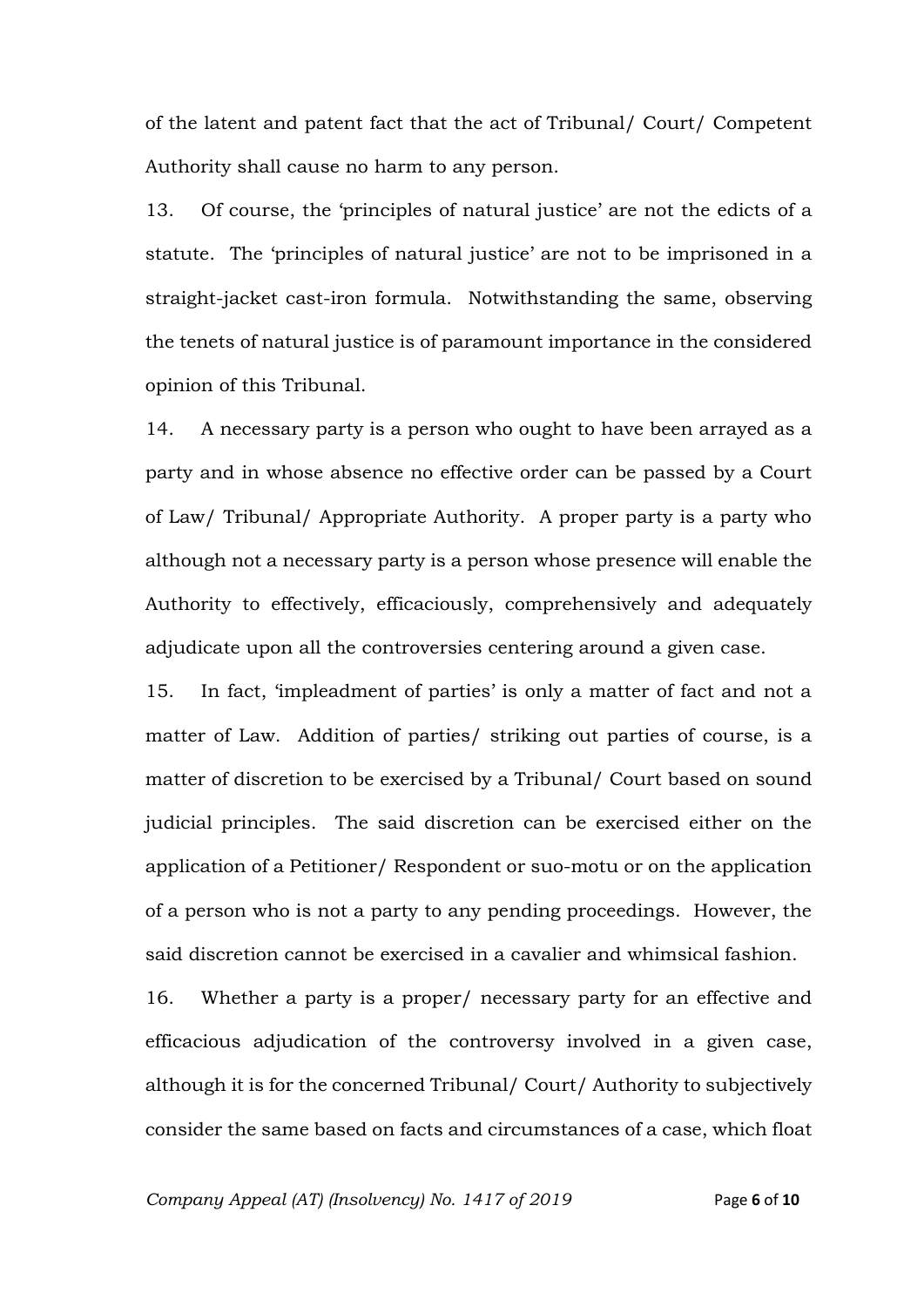on the surface. In this regard, with an utmost care, caution and circumspection a finding has to be rendered by passing necessary orders in a objective and dispassionate manner for impleading a party to take part in the main arena of proceedings. Undoubtedly, a notice will have to be issued to the newly impleaded party and a just, fair and final order can only be passed after hearing the Objections/ Reply of the said party. In the instant case on hand, this Tribunal on going through the impugned order dated 22.11.2019 passed by the National Company Law Tribunal, New Delhi, Principal Bench in (IB)-939(PB)/2018, is of the considered opinion that the Appellant was not provided with an adequate opportunity of being heard in the subject matter in issue, except directions being issued in regard to the filing of affidavit on the issues therein and the filing of parawise reply. The time was sought for and one week's time was granted by the Tribunal. Because of the fact that the impugned order passed by the Tribunal wherein direction was issued in all cases of the 'Insolvency & Bankruptcy Code' and Company Petition, the Union of India, Ministry of Corporate Affairs through Secretary be impleaded as a party respondent so that authentic record is made available by the officers of Ministry of Corporate Affairs for proper appreciation of the matter and this being applicable throughout the country to all the Benches of National Company Law Tribunal etc., such a wholesale, blanket and omnibus directions cannot be issued in single stroke, as opined by this Tribunal. Whether the Appellant through the Secretary, Ministry of Corporate Affairs be impleaded as a necessary Party/ even as proforma Respondent

*Company Appeal (AT) (Insolvency) No. 1417 of 2019* Page **7** of **10**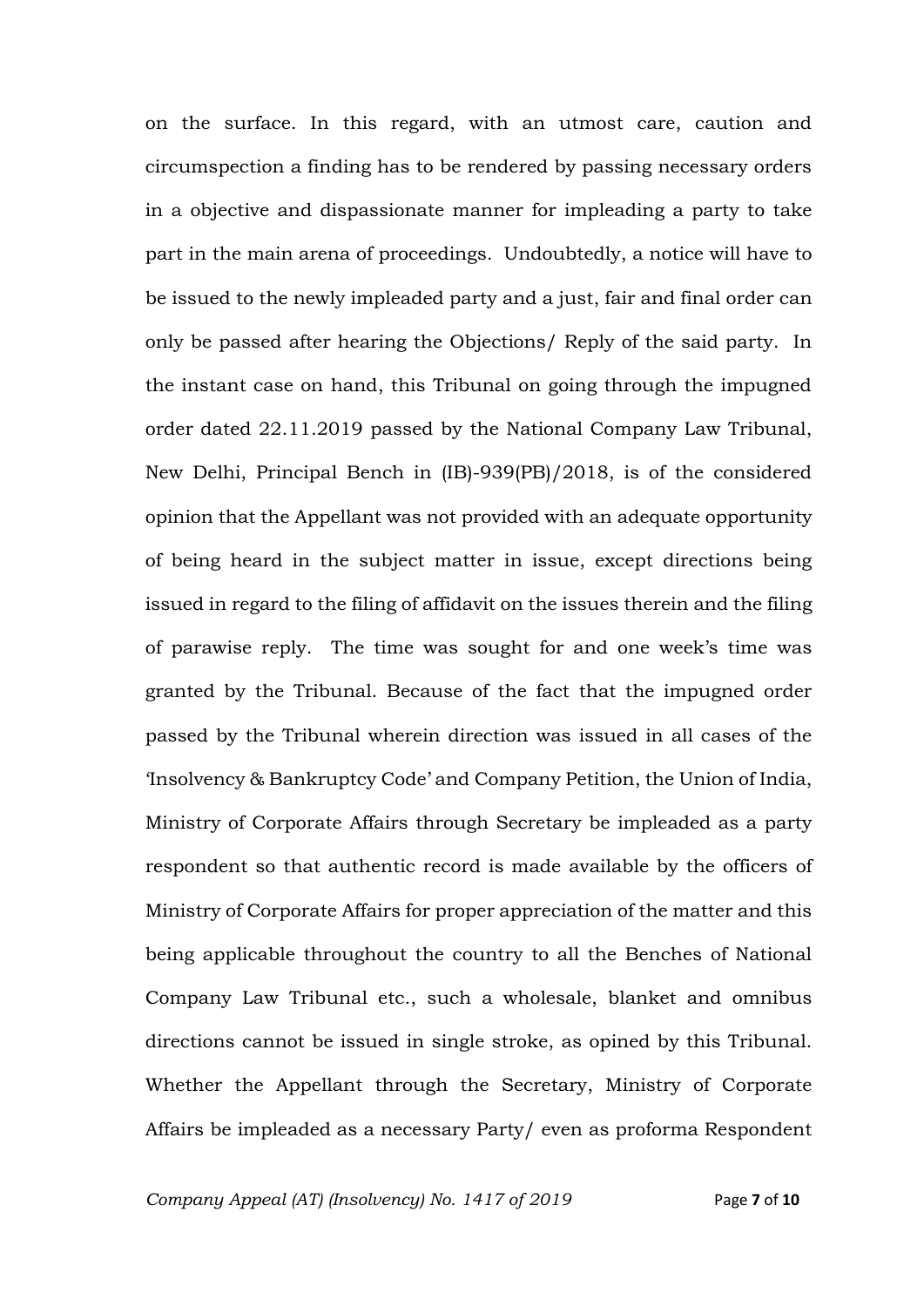before the Tribunal is to be determined only on a case to case basis when the need of a given case arises for rumination of issues, which comes up before the respective Tribunals and when an order like the impugned one is passed by the 'Tribunal' or 'Competent Authority' without hearing the party concerned, by not following the 'principles of Natural Justice' by not initially ordering notice and not taking into consideration of the objections of that party, certainly, it will result in serious miscarriage of justice, besides causing undue hardship.

17. As a matter of facts, there is no necessity to array the Appellant/ Union of India, Ministry of Corporate Affairs, New Delhi as a party in respect of the applications filed under Section 7, 9 or 10 of IBC for the purpose of reliable record or for appreciation of the matter. Even for the purported violation under Section 68 to 77 of IBC and for taking action as per Section 236(2) of the Code whether to implead the Central Government as a proforma Respondent it is for the individual applicant to take a call because he is the 'dominus litus' although, when no relief is claimed against the Union of India, it need not even be a proforma party in an application filed under IBC, since it is an Otiose one. In public interest/ criminal offences being taken up before the special Court under Section 435 of the Companies Act, 2013 in a Company Petition/ Appeal before the Tribunal, the Union of India through any authorized officer/ person can be added as a party and in other cases it is for the Applicant/ Appellant or for the Tribunal to take an ultimate decision for showing a person as a necessary or proper party. In case of misjoinder of a party, the Applicant/

*Company Appeal (AT) (Insolvency) No. 1417 of 2019* Page **8** of **10**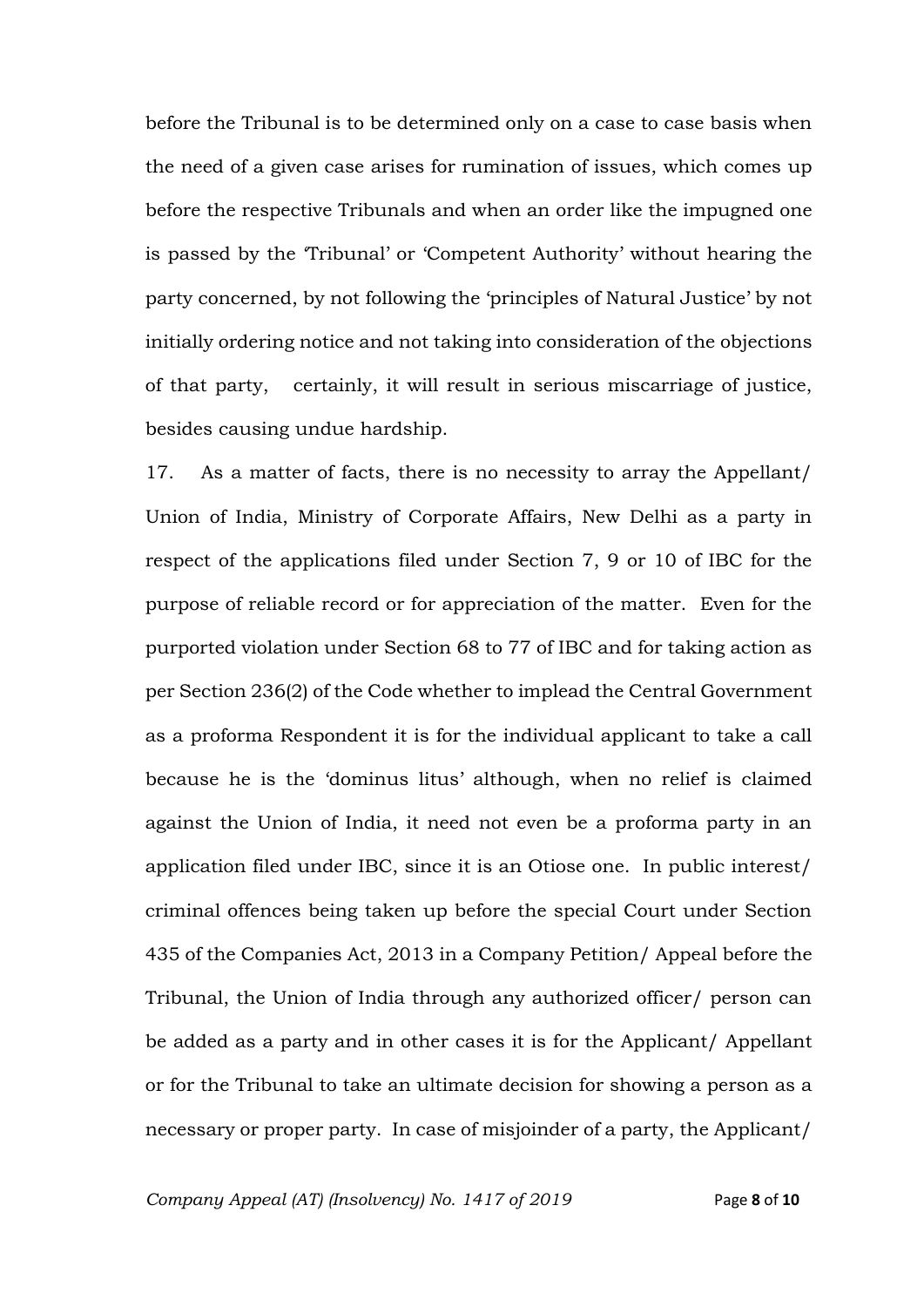Appellant/ the Tribunal has always the option to strike out/ remove the name of Union of India from the array of parties, in the proceedings pending before it.

18. In the present case, the 'Ministry of Corporate Affairs' was neither arrayed as a party nor impleaded in the subject matter before the Adjudicating Authority. Also, that the 'Registrar of Companies' had not filed any response/ reply/ counter (in respect of the clarification sought for) prior to the passing of the impugned order. An Adjudicating Authority (National Company Law Tribunal) has a quasi-judicial one is to abide by the principles of 'Natural Justice'. After providing a reasonable opportunity of being heard to the other side, the Tribunal can pass appropriate orders. If an order is passed by the Tribunal, without affording an opportunity of hearing to the parties, the same is unsustainable in Law as per decision Sree Metaliks Ltd. v. Union of India (2017) 203 Com Cases 442 : (2017) 140 CLA 30 (Cal).

19. Be that as it may, after going through the impugned order, this Tribunal comes to an inevitable and irresistible conclusion that the directions issued in respect of Application No.2024/ 19 filed by the Resolution Professional to implead the 'Secretary of Ministry of Corporate Affairs' as party Respondent in all cases of I&B Code is nothing but beyond the power of the Tribunal and it tantamounts to imposition of a new rule in a compelling fashion. In short, the impugned order making it applicable throughout the country to all the Benches of the National Company Law Tribunal is untenable one and the said order suffers from material